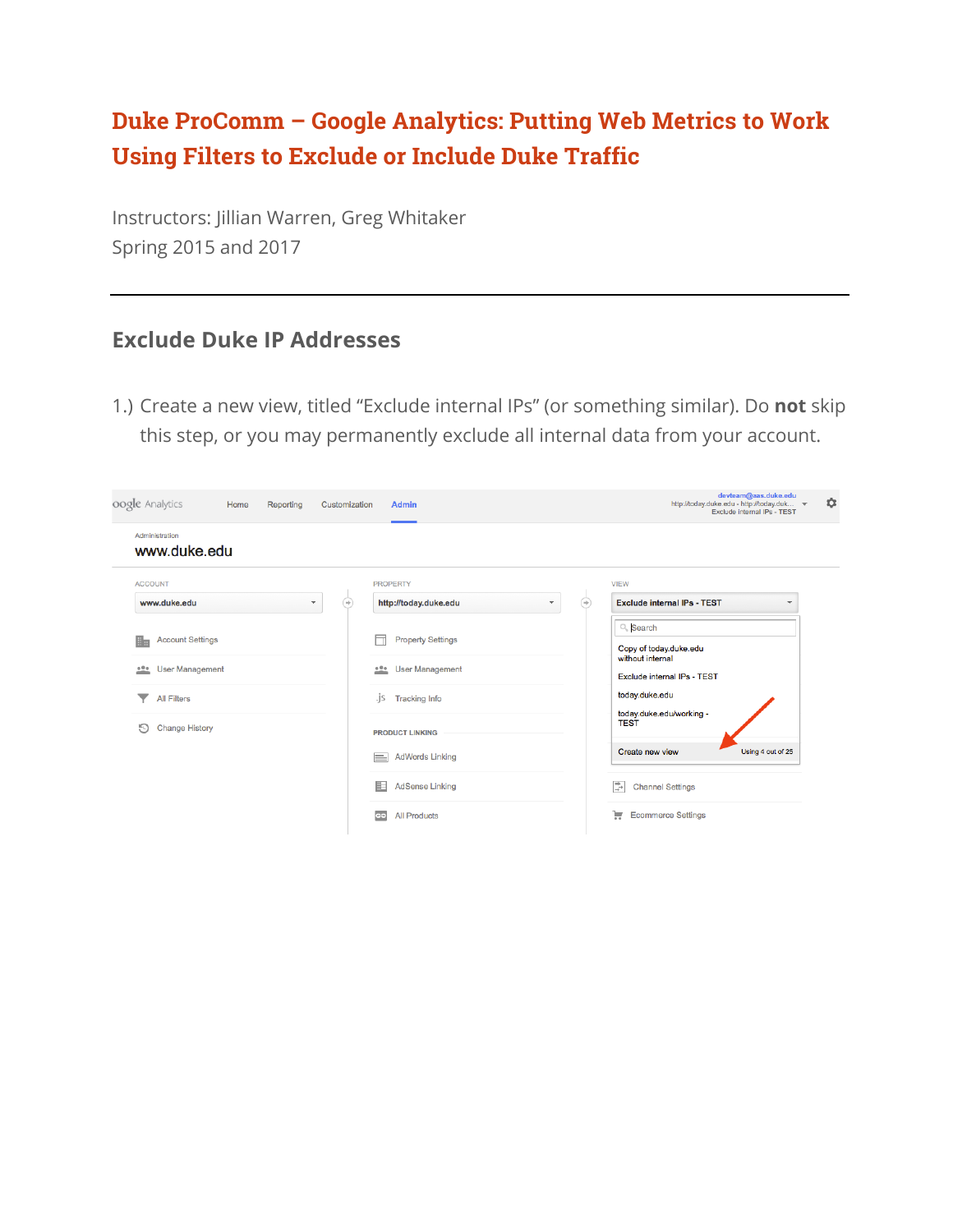2.) Within your new "Exclude internal IPs" view, go to the Filters screen, and click Create New Filter. You will create 4 filters.

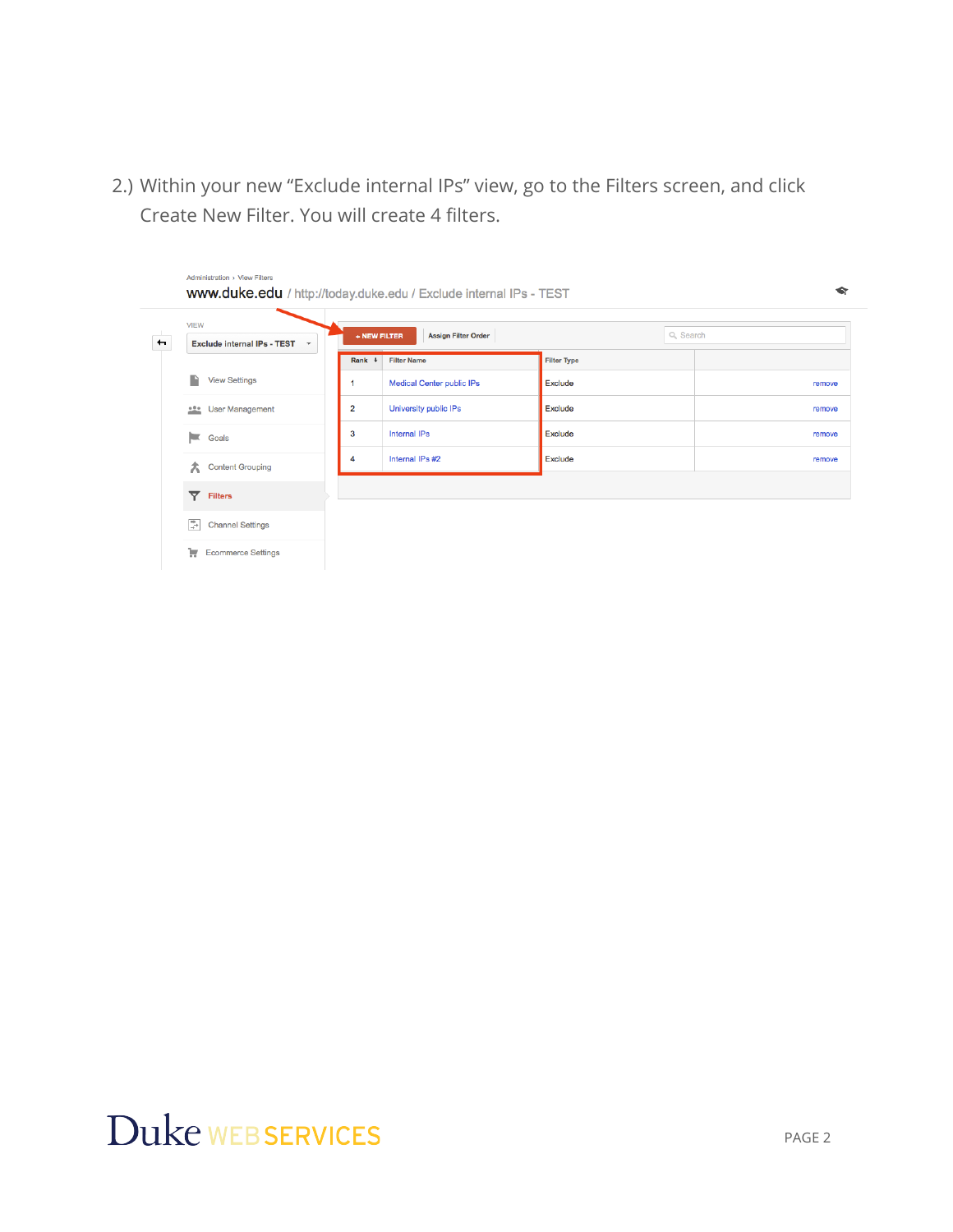3.) Your first filter will block Medical Center Public IP addresses. Follow the setup below.

| <b>Edit Filter</b>                                              |                                                                                                                                                 |
|-----------------------------------------------------------------|-------------------------------------------------------------------------------------------------------------------------------------------------|
|                                                                 |                                                                                                                                                 |
| <b>Filter Information</b>                                       |                                                                                                                                                 |
| <b>Filter Name</b>                                              |                                                                                                                                                 |
| Medical Center public IPs                                       |                                                                                                                                                 |
| <b>Filter Type</b>                                              |                                                                                                                                                 |
| <b>Predefined</b><br><b>Custom</b>                              |                                                                                                                                                 |
| traffic from the IP addresses<br><b>Exclude</b><br>$\mathbf{v}$ | that begin with                                                                                                                                 |
| <b>IP</b> address                                               |                                                                                                                                                 |
| 152.16.                                                         |                                                                                                                                                 |
| <b>Filter Verification</b> ?                                    |                                                                                                                                                 |
|                                                                 |                                                                                                                                                 |
| supported at this time.                                         | Analytics cannot provide a preview for this filter: previews for advanced filters and location-based filters (e.g, IP address, Country) are not |
|                                                                 |                                                                                                                                                 |



Save

Cancel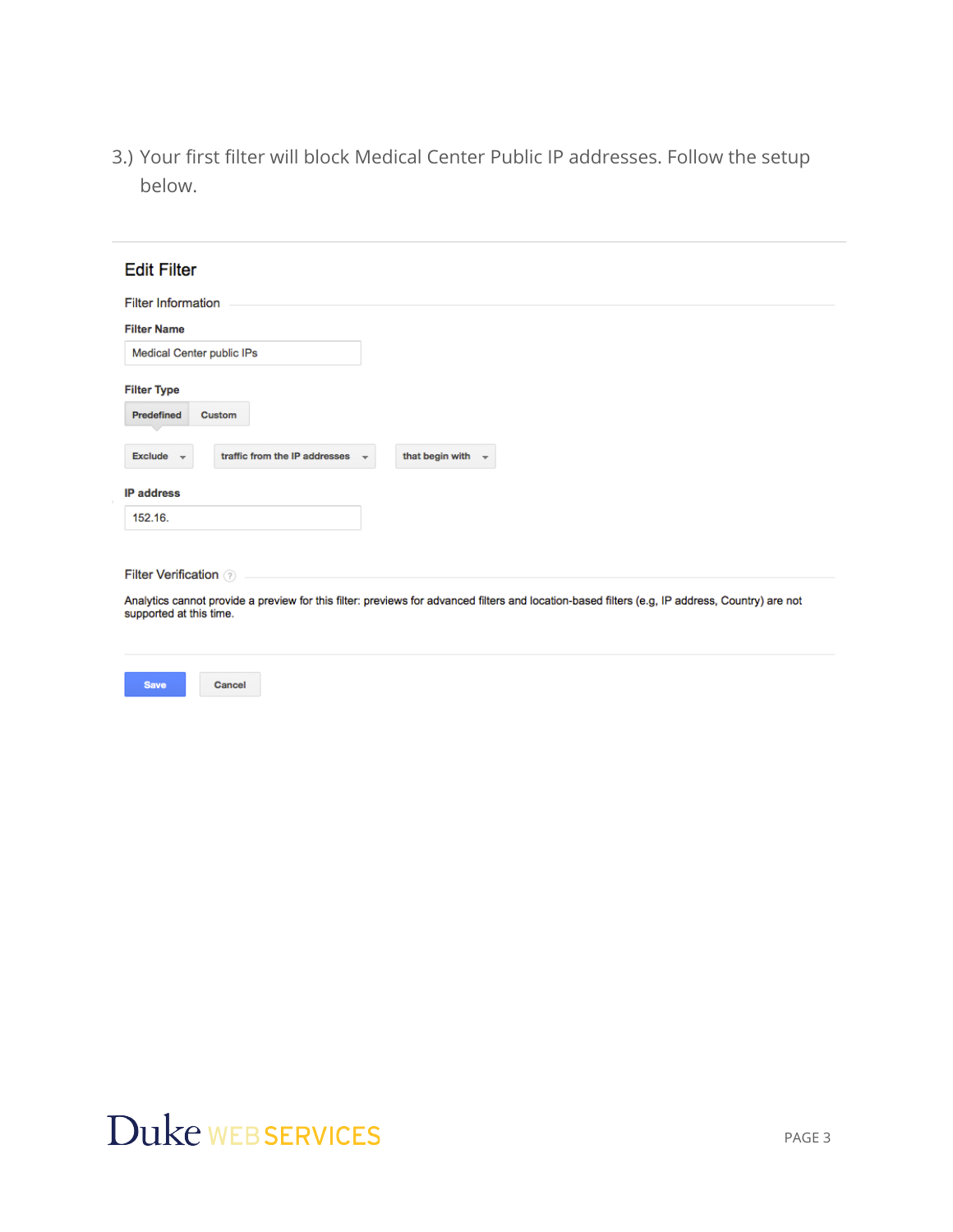4.) Your second filter will block University public IP addresses. Follow the setup below.

| <b>Edit Filter</b>                                                                                                                                                         |
|----------------------------------------------------------------------------------------------------------------------------------------------------------------------------|
| <b>Filter Information</b>                                                                                                                                                  |
| <b>Filter Name</b>                                                                                                                                                         |
| University public IPs                                                                                                                                                      |
| <b>Filter Type</b><br><b>Predefined</b><br>Custom                                                                                                                          |
| traffic from the IP addresses<br>that begin with $\rightarrow$<br><b>Exclude</b><br>$\overline{\phantom{a}}$<br>$\mathbf{v}$                                               |
| <b>IP</b> address                                                                                                                                                          |
| 152.3.                                                                                                                                                                     |
| <b>Filter Verification 2</b>                                                                                                                                               |
| Analytics cannot provide a preview for this filter: previews for advanced filters and location-based filters (e.g, IP address, Country) are not<br>supported at this time. |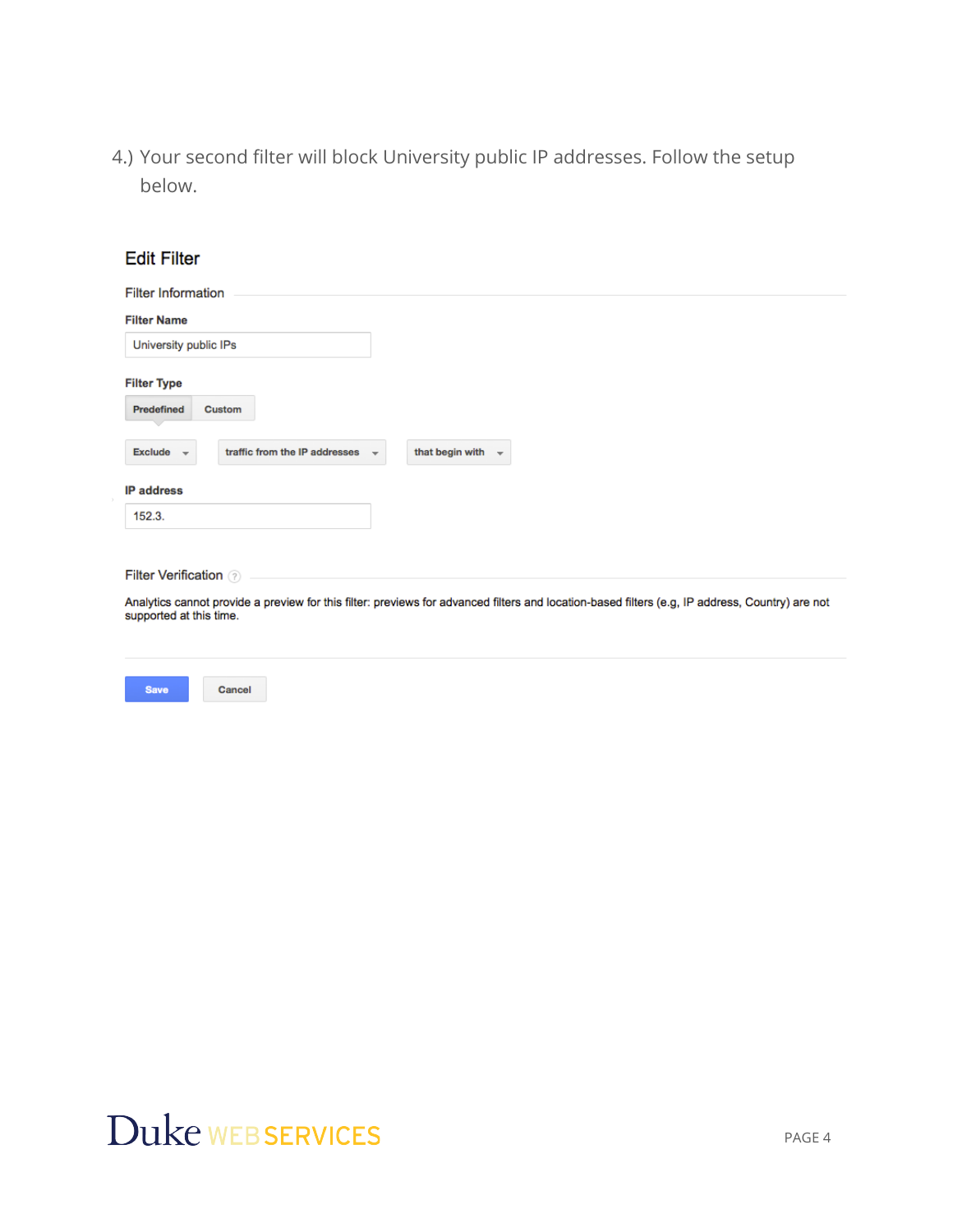5.) Your third filter will block the first set of internal IP addresses. Follow the setup below.

| <b>Edit Filter</b>                                                          |                                                                                                                                                 |
|-----------------------------------------------------------------------------|-------------------------------------------------------------------------------------------------------------------------------------------------|
| <b>Filter Information</b>                                                   |                                                                                                                                                 |
| <b>Filter Name</b>                                                          |                                                                                                                                                 |
| Internal IPs #1                                                             |                                                                                                                                                 |
| <b>Filter Type</b>                                                          |                                                                                                                                                 |
| Predefined<br>Custom                                                        |                                                                                                                                                 |
| traffic from the IP addresses<br><b>Exclude</b><br>$\overline{\phantom{a}}$ | that begin with<br>$\overline{\phantom{a}}$                                                                                                     |
| <b>IP</b> address                                                           |                                                                                                                                                 |
| 10.                                                                         |                                                                                                                                                 |
| <b>Filter Verification (?)</b>                                              |                                                                                                                                                 |
| supported at this time.                                                     | Analytics cannot provide a preview for this filter: previews for advanced filters and location-based filters (e.g, IP address, Country) are not |
|                                                                             |                                                                                                                                                 |

## Duke WEB SERVICES

Cancel

Save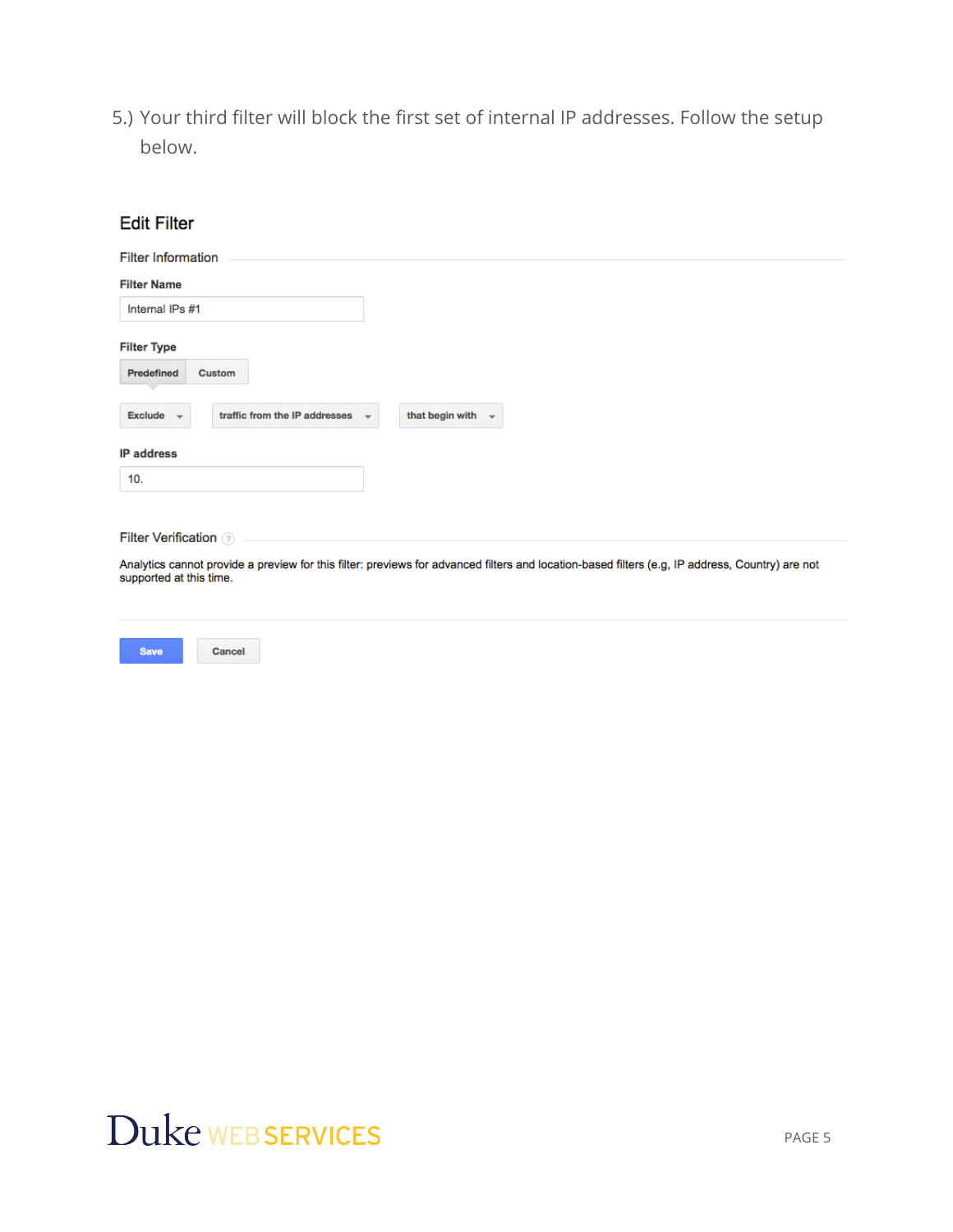6.) Your fourth and final filter will block the second set of internal IP addresses. Follow the setup below.

| <b>Edit Filter</b>                                                         |                                        |
|----------------------------------------------------------------------------|----------------------------------------|
| <b>Filter Information</b>                                                  |                                        |
| <b>Filter Name</b>                                                         |                                        |
| Internal IPs #2                                                            |                                        |
| <b>Filter Type</b>                                                         |                                        |
| Predefined<br>Custom                                                       |                                        |
| <b>Exclude</b><br>traffic from the IP addresses<br>$\overline{\mathbf{v}}$ | that begin with $\sim$<br>$\mathbf{v}$ |
| <b>IP address</b>                                                          |                                        |
| 192.168.                                                                   |                                        |
|                                                                            |                                        |
| <b>Filter Verification</b> ?                                               |                                        |

Analytics cannot provide a preview for this filter: previews for advanced filters and location-based filters (e.g, IP address, Country) are not supported at this time.

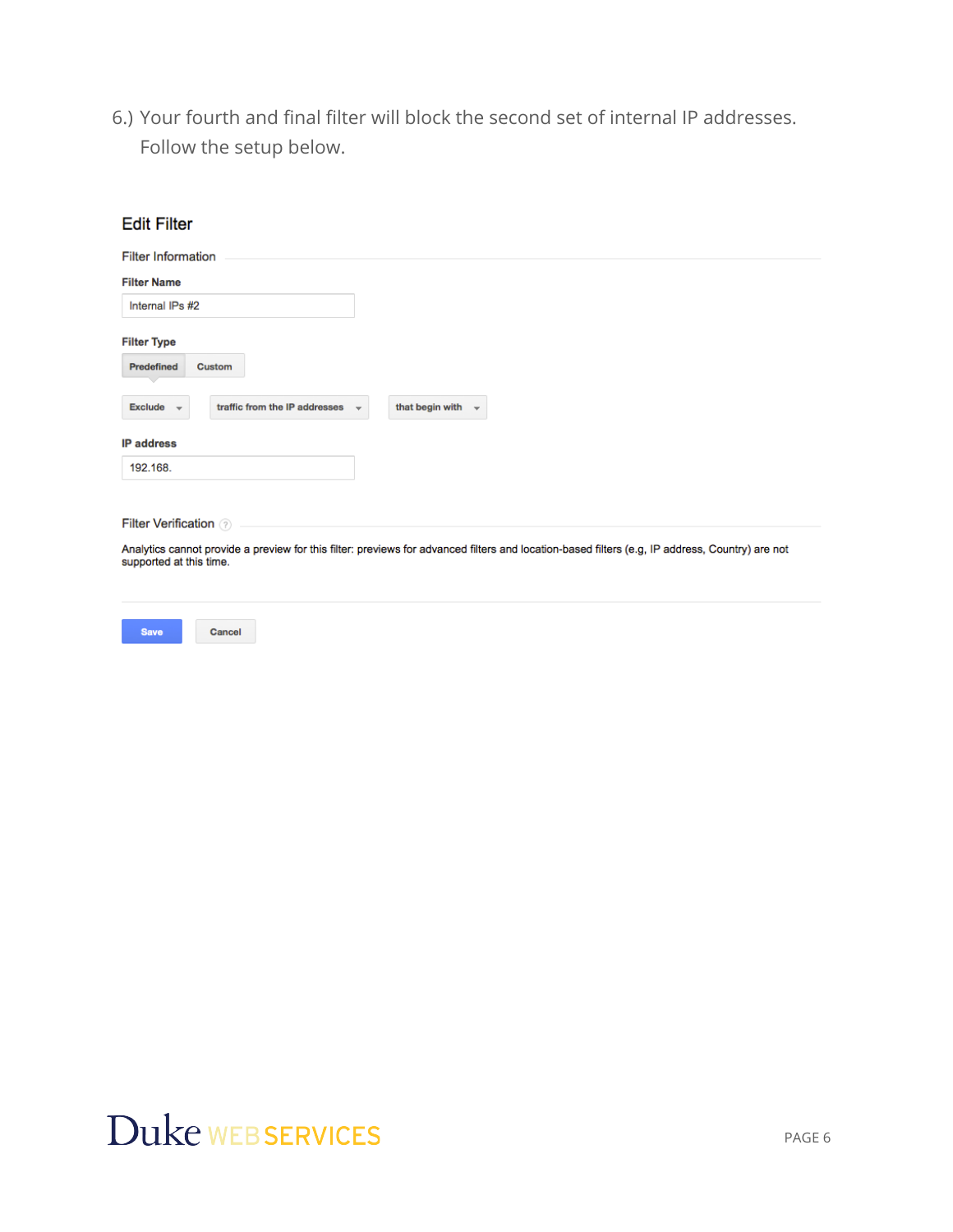After creating and saving these four filters, you may now access your "Exclude Internal IPs" view to analyze traffic *excluding* these four main, US-based areas of Duke. These filters may not catch all internal traffic, but they should be fairly close.

This view *does include* traffic from DKU and Singapore. Excluding those IP address ranges would require a much more complicated filter setup using regular expressions. If you are interested in pursuing this yourself, you will need the following information (accurate as of February 2015):

The following Duke IP ranges should cover almost all Duke traffic. Please note that these are written as subnets:

152.16.0.0/16 - Medical Center public IPs 152.3.0.0/16 - University public IPs 10.0.0.0/8 - Internal IPs 192.168.0.0/16 - Internal IPs 42.247.3.96/28 - DKU Cernet IPs 180.208.59.0/24 - DKU IPs 198.71.44.96/27 - Singapore (DKU) IPs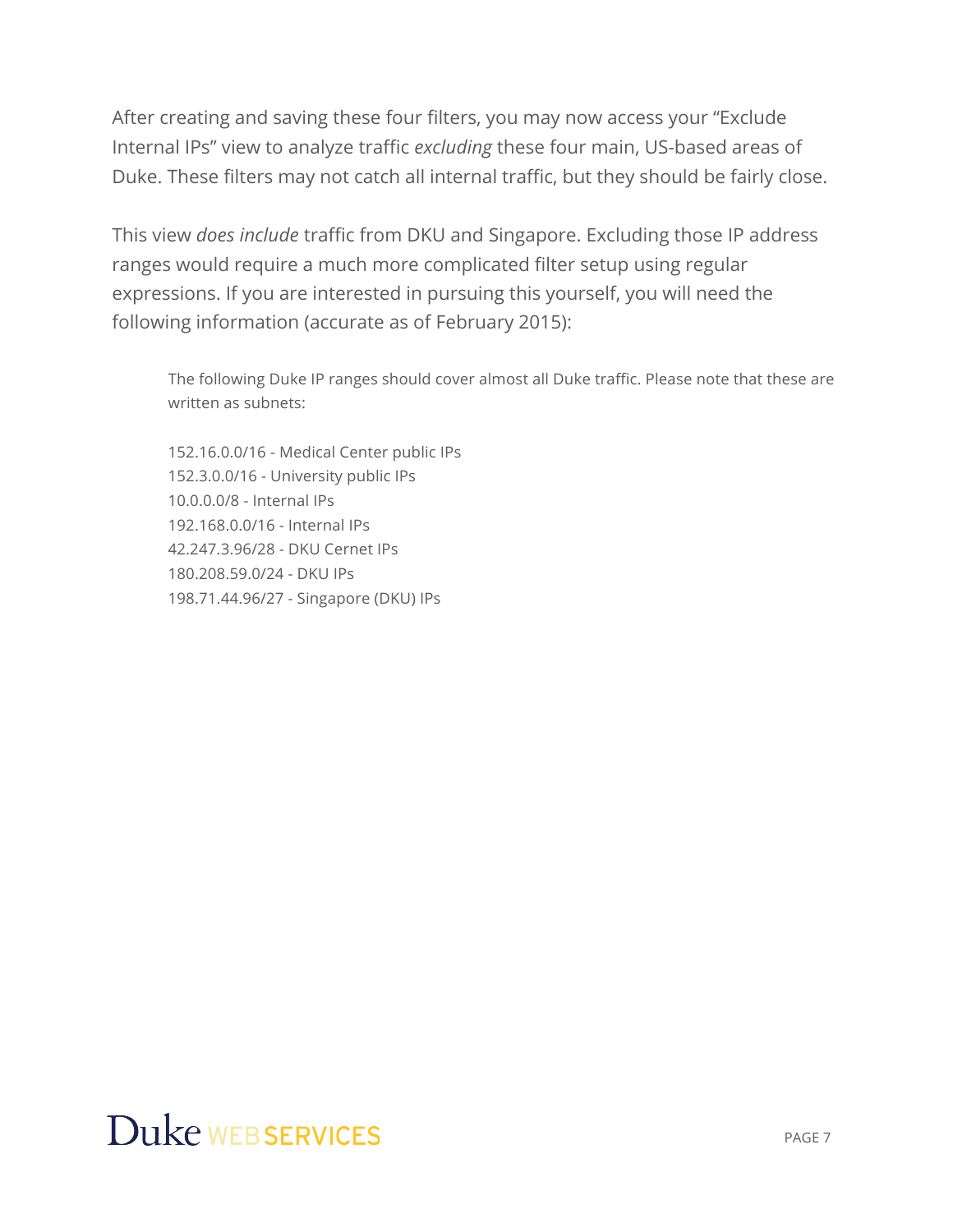#### **Include Duke IP Addresses Only**

- 1.) Create a new view, titled "Include internal IPs only" (or something similar). Do **not** skip this step, or you may permanently exclude all external data from your account.
- 2.) Within your new "Include internal IPs only" view, go to the Filters screen, and click Add Filter.
- 3.) Set up the filter using the following format. Use the regular expression "152.3.\*|152.16.\*|10.\*|192.168.\*" as your Filter Pattern.

| <b>Edit Filter</b>                            |
|-----------------------------------------------|
| Filter Information                            |
| <b>Filter Name</b>                            |
| Include U.S.-based Duke IPs only              |
| <b>Filter Type</b><br>Predefined<br>Custom    |
| Exclude                                       |
| Include<br>$\circledcirc$                     |
| <b>Filter Field</b>                           |
| <b>IP Address</b><br>$\overline{\phantom{a}}$ |
| <b>Filter Pattern</b>                         |
| 152.3.* 152.16.* 10.* 192.168.*               |
| <b>Case Sensitive</b>                         |
| Lowercase                                     |
| Uppercase                                     |
| Search and Replace                            |
| Advanced                                      |
|                                               |